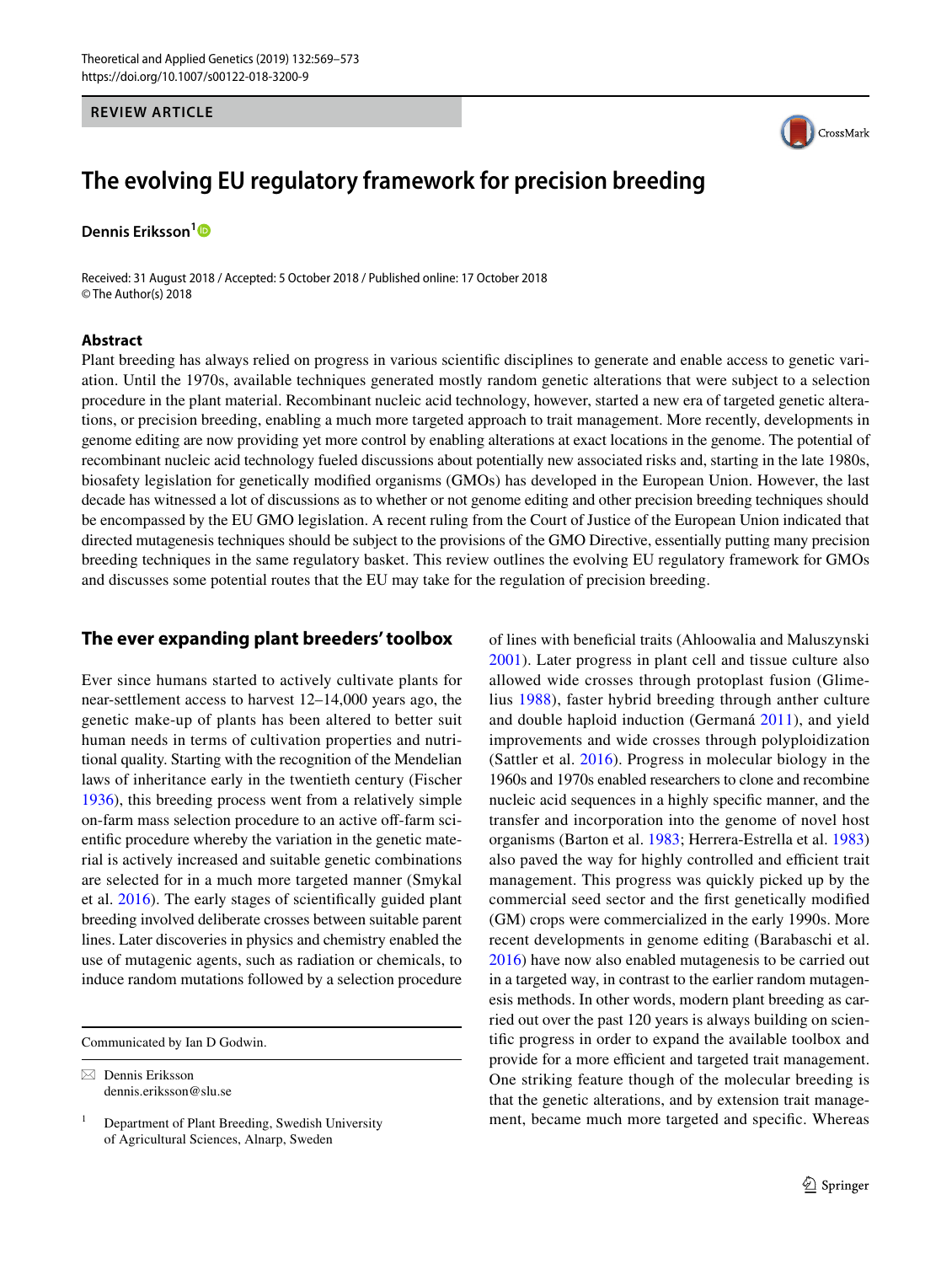earlier breeding techniques mostly produced random genetic alterations, molecular precision breeding allows, whenever sequence information is available, specifc genes to be pinpointed and modifed (Moose and Mumm [2008\)](#page-4-6).

# **EU GMO legislation 1.0: early risk management**

The products of plant breeding were still in the 1980s by and large not subject to any specifc requirements for risk assessment. However, the power and utility of recombinant nucleic acid technology made scientists voice concerns that these versatile techniques could have a potential to be biologically hazardous (Rogers [1975](#page-4-7)), though it was emphasized that the concerns were based on judgments of potential rather than demonstrated risk (Berg et al. [1974](#page-3-3)). When the frst transgenic plants were then produced in the early 1980s (Barton et al. [1983](#page-3-1); Herrera-Estrella et al. [1983\)](#page-4-5), further discussions were triggered about biosafety assessments and regulation of the commercial activities within the feld of plant genetic engineering, and the frst biosafety legislation on genetically modifed organisms (GMOs) was drafted in the European Union (EU) in the late 1980s. This resulted in the frst Council Directive on the deliberate release into the environment of GMOs (Directive 90/220/EEC) in 1990 (Official Journal of the European Communities [1990](#page-4-8)). The ensuing procedure for risk assessment and risk management of GMOs in the EU has thus been established with the purpose of ensuring a high level of protection of human health and the environment. The original intentions when drafting this legislation was to allow for an acknowledgment of the potential benefts of the GM techniques, acknowledge their prospective history of safe use, allow a periodic updating of annexes to accommodate scientifc progress, and to progressively shift the focus from the techniques to the resulting organisms and their traits (Commission of the European Communities [1988](#page-3-4); Eriksson [2018a](#page-4-9)). However, these original intentions did not fnd their way into the Directive 90/220/EC, and have yet to materialize into the implementation of the current EU GMO legislation.

# **EU GMO legislation 2.0: centralization and amplifcation**

During the 1990s, a number of food crises afected Europe in parallel with ethical discussions surrounding the emergence of mammal cloning technology. The frst GM crops and their derived products had reached the market in Europe, but also the frst studies reporting potential health risks with the consumption of GM food products appeared (Ewen and Pusztai [1999](#page-4-10)). Voices were therefore raised for a higher level of scrutiny and risk assessment of GMOs, and a de facto moratorium on the authorizations of novel GMOs and their derived products was put into effect in the EU in 1998. A process started to reform the GMO legislation, introducing labeling and post-authorization monitoring requirements (Official Journal of the European Union [2003b\)](#page-4-11). Most importantly, the entire risk assessment and authorization procedure was centralized, whereas Directive 90/220/EC had left both the risk assessment and the authorization decision in the hands of the individual EU member states [though other member states had the right to object prior to the actual authorization and, in case of dispute, the fnal decision was left to the European Commission (EC)]. The European Food Safety Authority was created to provide for a centralized risk assessment and the decision on adoption or rejection was henceforth taken collectively by all member states (or ultimately by the European Commission, EC) (Official Journal of the European Communities [2001](#page-4-12); *ibid*, [2002](#page-4-13); Official Journal of the European Union [2003a](#page-4-14)). A number of other details were also introduced, such as a limit to the placing on the market to a period of ten years after which renewal is required, a public consultation before authorization, and in particular a much stronger emphasis on the precautionary principle. Regarding the data required for the risk assessment, these are not specifed in Directive 2001/18/EC or Regulation 1829/2003, but over the years EFSA has published an increasing number of guidelines for this purpose. It is now argued that this increasing number of EFSA guidelines is creating an unpredictable situation for the applicants, given that the handling times are also getting progressively longer (EuropaBio [2015\)](#page-4-15). For an excellent and detailed description of how the GMO risk assessment in the EU has developed over the years, it is recommended to read Casacuberta et al. [\(2017](#page-3-5)). One problem though with the collective decision-making procedure is that the required qualifed majority is almost never reached (Smart et al. [2015](#page-4-16); Casacuberta et al. [2017](#page-3-5)).

# **Emerging techniques and the need for a new approach**

Since the revised regulatory framework for GMOs was developed in the EU in the early 2000s, there has been considerable progress both in the development of breeding techniques and in our understanding of how naturally dynamic the genetic material is. Over the past decade, there has therefore been considerable debate on what exactly constitutes a GMO within the EU legislative framework, and thus to which organisms the provisions of the Directive applies. The defnition in Directive 2001/18/EC (Article 2(2)) says that it is "an organism in which the genetic material has been altered in a way that does not occur naturally by mating and/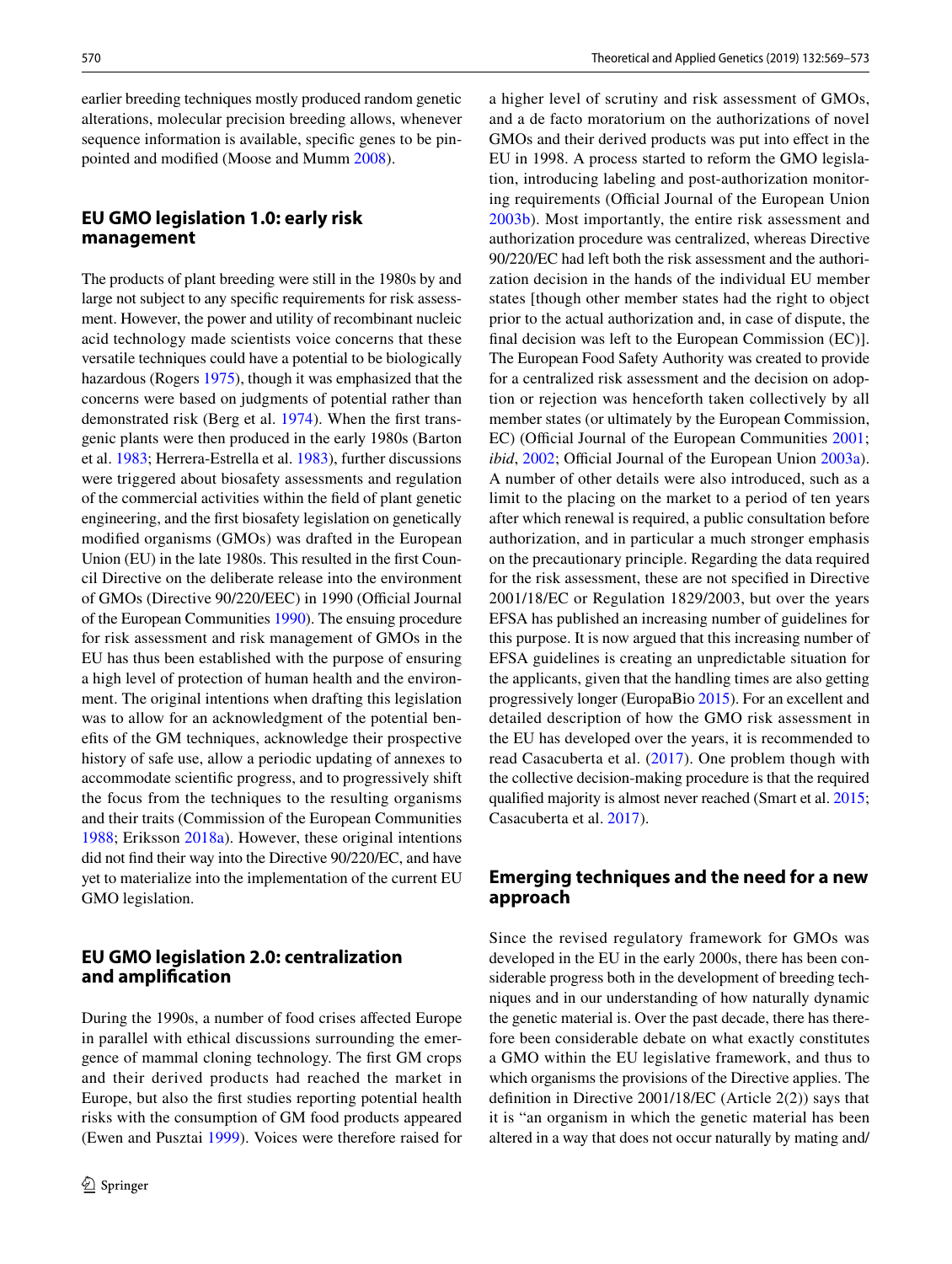or natural recombination". Annex 1A also says that "Techniques of genetic modifcation referred to in Article 2(2) (a) are *inter alia*: (1) recombinant nucleic acid techniques involving the formation of new combinations of genetic material" (Official Journal of the European Communities [2001](#page-4-12)). It has therefore been argued that the trigger for the EU regulation is based on the presence of foreign recombinant nucleic acids in the fnal product (Voytas and Gao [2014](#page-4-17); Jones [2015](#page-4-18)). Other experts have also argued that a combination of process and product is necessary to defne a GMO in the EU, given that a number of techniques are specifed that do or do not lead to GMOs, while at the same time the product needs to contain recombinant nucleic acids to be a GMO, implying that only "artifcially modifed" products containing recombinant nucleic acids are encompassed by the regulations (Sprink et al. [2016;](#page-4-19) Kahrmann et al. [2017](#page-4-20)). This has been challenged by several green NGOs, who argue that the mere use of a certain technique is sufficient to have the resulting product regulated as a GMO (Friends of the Earth [2016](#page-4-21); Greenpeace [2016\)](#page-4-22). The position taken by several EU member states, at least as judged from published position papers and other material, tend to be that a type of recombinant, foreign nucleic acid needs to be present in the fnal product for it to be regulated as a GMO (for a list of member state opinions and references, see Eriksson [2018b](#page-4-23)).

A recent ruling from the Court of Justice of the European Union (CJEU) on the legal status of mutagenesis (case C-528/16) gives an indication regarding how the EU GMO legal framework may be applied henceforth. This Court ruling stated that the risks linked to the use of new mutagenesis techniques (i.e. directed mutagenesis) might prove to be similar to those that result from the production and release of a transgenic GMO. Excluding these organisms from the scope of the GMO Directive would therefore compromise the objective, which is to avoid adverse efects on human health and the environment, and the exemption that applies to the products of conventional (randomly induced) mutagenesis should not apply to the products of directed and other new mutagenesis techniques (CJEU [2018](#page-3-6)). This article does not discuss the merits of the Court ruling on case C-528/16; however, the implications of the ruling will be discussed through a few examples below.

The system has earlier been put to the test on a few occasions. The US-based company Cibus has developed an herbicide-tolerant oilseed rape, using an oligonucleotide-directed mutagenesis approach, that has been declared outside the scope of regulation in the USA and Canada. The company asked six EU member states for the regulatory status of this event, and all member states confrmed that it should not be regulated as GMO. However, the European Commission (EC) instructed the member states to not take any interim national decisions, while there is still regulatory uncertainty at the EU level. Now with the recent ruling on mutagenesis from the Court of Justice of the European Union (CJEU), it seems indeed likely that the EU will regulate the Cibus ODM-oilseed rape as a GMO. Swedish and Finnish research groups have also asked their respective National Competent Authorities (NCAs) for advice on whether or not specifc GMO permit is needed for feld trials with CRISPR-modifed Arabidopsis plants, to which the NCAs in both countries have responded that plants that do not contain foreign DNA will not be regulated as GMO. Again, however, it is unlikely that this approach will be viable in the light of the CJEU mutagenesis ruling. For a more detailed description of the oilseed rape and Arabidopsis cases, see Eriksson [\(2018a,](#page-4-9) [b](#page-4-23)).

# **Options to regulate the products of plant breeding**

Should molecular precision breeding be treated diferently compared to breeding techniques that induce mostly random genetic alterations, in terms of requirements for human and/or environmental risk assessment? There is already an indication from the interpretation of mutagenesis that the CJEU delivered on July 25, 2018. The interpretation implied that the products of directed mutagenesis are considered sufficiently distinct from the products of randomly induced mutagenesis to subject them to provisions of the Directive 2001/18/EC, including a requirement for pre-authorization risk assessment and an authorization procedure, whereas the products of randomly induced mutagenesis are exempt from the same. As it is the task of the CJEU only to interpret existing legislation, it is problematic that the EU GMO legislation apparently allows a reasoning that divides the products of mutagenesis into two distinct categories in this way (random vs directed). From a general biosafety perspective, it is difficult to envisage that products carrying a small amount of precisely induced mutations in pre-defned locations (with the possibility of few off-target alterations) should be more risky than products carrying a large amount of random mutations (with a large amount of off-target alterations).

The frst obvious question is therefore if this categorization of breeding techniques into "precision" and "conventional" (or "random") is relevant or necessary? If the answer is no, then the following question is whether the products of conventional breeding should be more strictly risk regulated, or if the products of precision breeding should be less strictly risk regulated? Alternatively, if the best option would be to fnd a middle way? For the reader who wants to know more about the off-target effects of different breeding techniques, it is recommended to read Filipecki and Malepszy [\(2006\)](#page-4-24), Schouten and Jacobsen [\(2007](#page-4-25)), Batista et al. [\(2008](#page-3-7)), Zhou et al. [\(2012\)](#page-4-26), Schnell et al. [\(2015](#page-4-27)), Nelson and Gersbach [\(2016\)](#page-4-28), Anderson et al. ([2016\)](#page-3-8), Batista et al. ([2017](#page-3-9)) and Herman et al. ([2017\)](#page-4-29).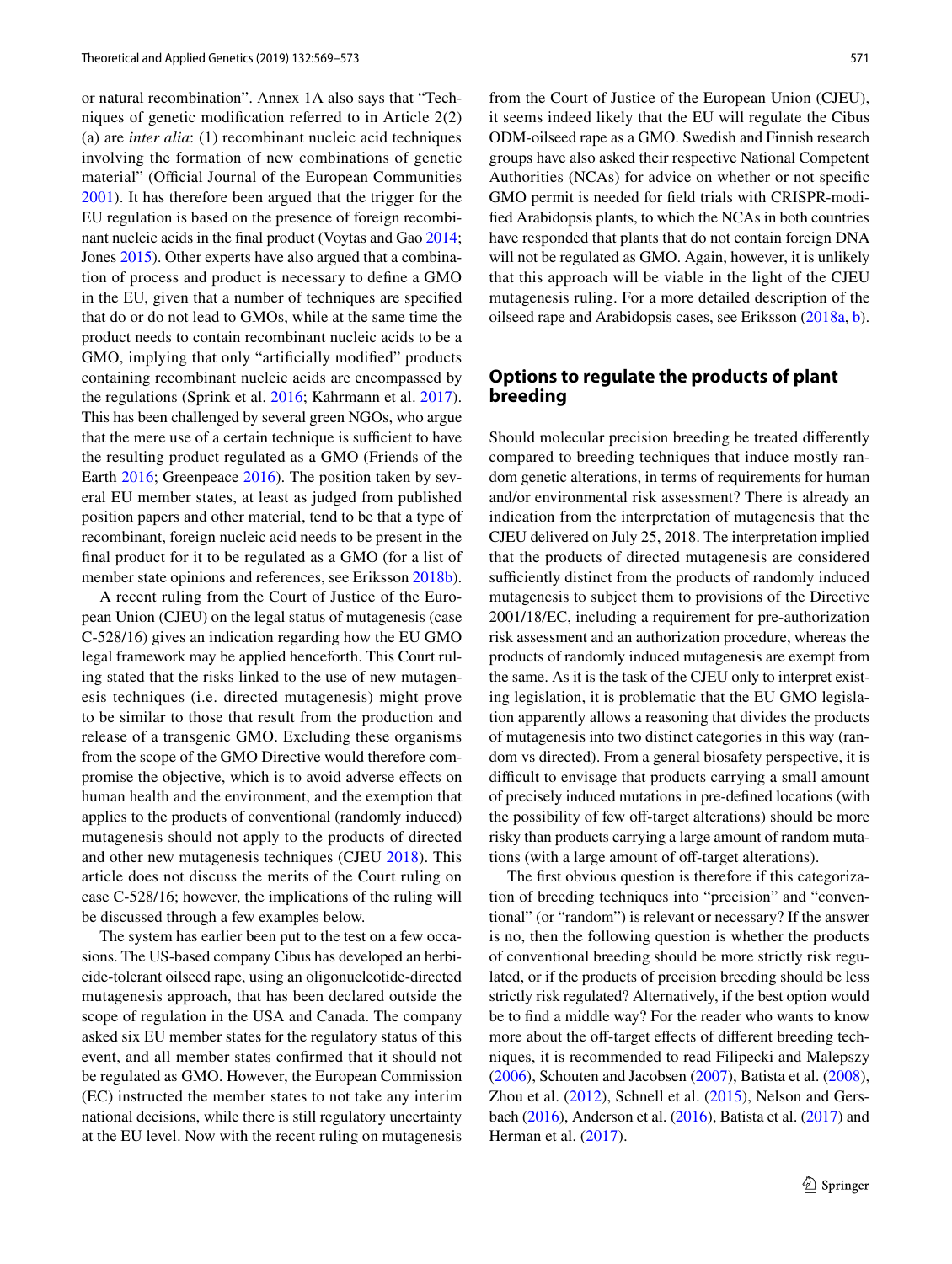Several models have been proposed for the regulation of products resulting from a variation of breeding techniques. The Stanford model suggests a trait-based and techniqueindependent model where products would be placed into diferent risk categories on a case-by-case basis (Barton et al. [1997](#page-3-10); Miller [2010](#page-4-30); Conko et al. [2016](#page-4-31)). A recently proposed regulatory framework for genome-edited crops suggests that fve steps should represent the primary guiding principles: (1) unintentional escape, (2) absence of foreign sequences, (3) documentation of DNA sequence changes at the target site, (4) unintended secondary editing events, and (5) documentation of the above four points (Huang et al. [2016](#page-4-32)). A much stronger focus on the modifed traits, rather than the technique used, has also been suggested (Marchant and Stevens [2015;](#page-4-33) Ricroch et al. [2016](#page-4-34)). The Norwegian Biotechnology Advisory Board has also recently initiated discussions on what should be regulated by the Norwegian Gene Technology Act, and proposed an approval system where a three-level hierarchy based on genetic change determines the amount of assessment needed (Norwegian Biotechnology Advisory Board [2018\)](#page-4-35).

# **Conclusion**

From the way in which the EU GMO legislation was set up and has developed over the years, it is difficult to avoid the general conclusion that in the EU products with highly specific, targeted and pre-defined, and few off-target, genetic alterations ("precision breeding") are subject to strict, expensive and time-consuming human health and environmental risk assessments and an ensuing authorization procedure, whereas products with randomly induced, and plenty of offtarget, genetic alterations ("conventional breeding") are not subject to these specific risk assessments or the authorization procedure. The above described alternative regulatory models are mostly based on the relevance of technique versus trait, and/or the level (amount) of genetic alteration, and to some extent the origin of transferred genetic material. To my knowledge though, it has not been discussed in the scientific or gray literature whether or not the specificity/ precision versus randomness of the genetic alterations would be a relevant factor to consider when setting up the requirements for risk assessment of the resulting products of the breeding process. This is surprising, given that it seems (as shown here above) to be of such prime importance judging from how the EU GMO regulatory framework has evolved, not the least with the recent CJEU ruling on mutagenesis. I therefore suggest that the relevance (or non-relevance) of this factor should be more thoroughly researched and discussed, both from a scientifc and from a legal perspective.

**Author contribution statement** DE prepared the initial draft, developed and fnalised the manuscript.

**Acknowledgements** This work was supported by the Swedish Foundation for Strategic Environmental Research (Mistra) through the Mistra Biotech public research program.

#### **Compliance with ethical standards**

**Conflict of interest** The author declares that he has no confict of interest.

**Open Access** This article is distributed under the terms of the Creative Commons Attribution 4.0 International License ([http://creativeco](http://creativecommons.org/licenses/by/4.0/) [mmons.org/licenses/by/4.0/](http://creativecommons.org/licenses/by/4.0/)), which permits unrestricted use, distribution, and reproduction in any medium, provided you give appropriate credit to the original author(s) and the source, provide a link to the Creative Commons license, and indicate if changes were made.

#### **References**

- <span id="page-3-0"></span>Ahloowalia BS, Maluszynski M (2001) Induced mutations—a new paradigm in plant breeding. Euphytica 118:167–173
- <span id="page-3-8"></span>Anderson JE, Michno J-M, Kono TJY, Stec AO, Campbell BW, Curtin SJ, Stupar RM (2016) Genomic variation and DNA repair associated with soybean transgenesis: a comparison to cultivars and mutagenized plants. BMC Biotech 16:41
- <span id="page-3-2"></span>Barabaschi D, Tondelli A, Desiderio F, Volante A, Vaccino P, Valé G, Cattivelli L (2016) Next generation breeding. Plant Sci 242:3–13
- <span id="page-3-1"></span>Barton KA, Binns AN, Matzke AJM, Chilton MD (1983) Regeneration of intact tobacco plants containing full length copies of genetically engineered TDNA, and transmission of T-DNA to R1 progeny. Cell 32:1033–1043
- <span id="page-3-10"></span>Barton J, Crandon J, Kennedy D, Miller H (1997) A model protocol to assess the risks of agricultural introductions. Nat Biotech 15:845–848
- <span id="page-3-7"></span>Batista R, Salbo N, Lourenco T, Oliveira MM (2008) Microarray analyses reveal that plant mutagenesis may induce more transcriptomic changes than transgene insertion. PNAS 105(9):3640–3645
- <span id="page-3-9"></span>Batista R, Fonseca C, Planchon S, Negrao S, Renaut J, Oliveira MM (2017) Environmental stress is the major cause of transcriptomic and proteomic changes in GM and non-GM plants. Sci Rep 7:10624
- <span id="page-3-3"></span>Berg P, Baltimore D, Boyer HW, Cohen SN, Davis RW, Hogness DS, Nathans D, Roblin R, Watson JD, Weissman S, Zinder ND (1974) Potential biohazards of recombinant DNA molecules. Science 185(4148):303
- <span id="page-3-5"></span>Casacuberta JM, Nogué F, du Jardin P (2017) GMO risk assessment in the EU: interplay between science, policy and politics. In: San-Epifanio LE (ed) Towards a new regulatory framework for GM crops in the European Union Scientifc, ethical, social and legal issues and the challenges ahead. Wageningen Academic Publisher, Wageningen
- <span id="page-3-6"></span>CJEU (2018) Judgment of the court (Grand Chamber) in case C-528/16, 25 July 2018. [http://curia.europa.eu/juris/docum](http://curia.europa.eu/juris/document/document.jsf?text=&docid=204387&pageIndex=0&doclang=en&mode=req&dir=&occ=first&part=1&cid=584259) [ent/document.jsf?text=&docid=204387&pageIndex=0&docla](http://curia.europa.eu/juris/document/document.jsf?text=&docid=204387&pageIndex=0&doclang=en&mode=req&dir=&occ=first&part=1&cid=584259) [ng=en&mode=req&dir=&occ=first&part=1&cid=584259](http://curia.europa.eu/juris/document/document.jsf?text=&docid=204387&pageIndex=0&doclang=en&mode=req&dir=&occ=first&part=1&cid=584259). Accessed 31 Aug 2018
- <span id="page-3-4"></span>Commission of the European Communities (1988) Proposal for a Council Directive on the deliberate release to the environment of